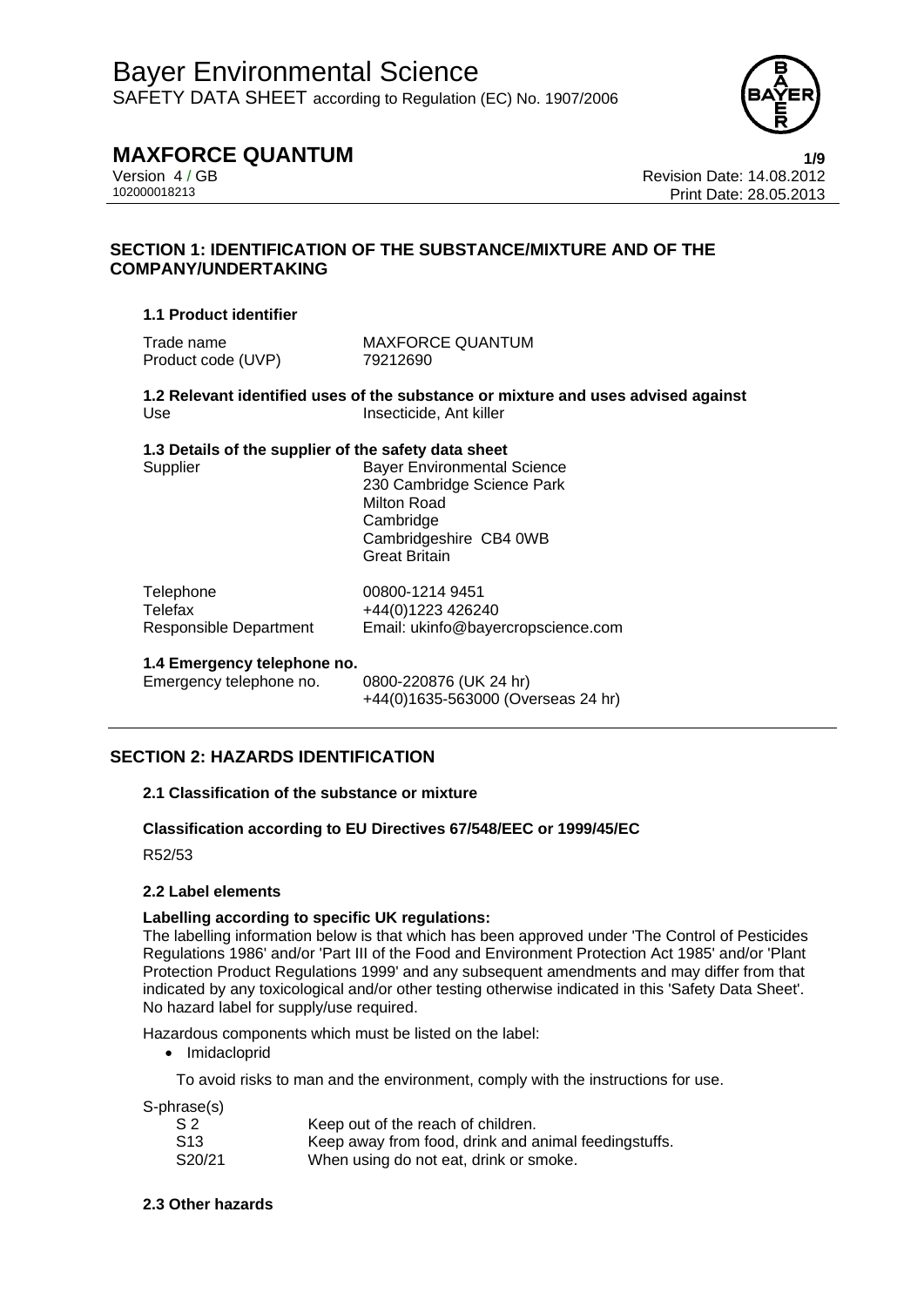

## **MAXFORCE QUANTUM 2/9**

Version 4 / GB Revision Date: 14.08.2012 Print Date: 28.05.2013

No other hazards known.

## **SECTION 3: COMPOSITION/INFORMATION ON INGREDIENTS**

## **3.2 Mixtures**

**Chemical nature**  Bait (ready for use) (RB) Imidacloprid 0,03 % w/w

## **Hazardous components**

R-phrase(s) according to EC directive 67/548/EEC Hazard statements according to Regulation (EC) No. 1907/2006

| Name         | CAS-No./                   | Classification                    |                                                                              | Concentration |
|--------------|----------------------------|-----------------------------------|------------------------------------------------------------------------------|---------------|
|              | EC-No.                     | <b>EC Directive</b><br>67/548/EEC | Regulation (EC) No<br>1272/2008                                              | [%]           |
| Imidacloprid | 138261-41-3<br>428-040-8   | Xn; R22<br>N; R50/53              | Acute Tox. 4, H302<br>Aquatic Acute 1,<br>H400<br>Aquatic Chronic 1,<br>H410 | 0.03          |
| Sucrose      | $57 - 50 - 1$<br>200-334-9 |                                   |                                                                              | > 1.00        |

## **Further information**

Imidacloprid 138261-41-3 M-Factor: 10 (acute)

For the full text of the R-phrases/ Hazard statements mentioned in this Section, see Section 16.

## **SECTION 4: FIRST AID MEASURES**

## **4.1 Description of first aid measures**

## **General advice**

The nature of this product, when contained in commercial packs, makes spillage unlikely. However, if significant amounts are spilled nevertheless, the following advice is applicable. Move out of dangerous area. Place and transport victim in stable position (lying sideways). Remove contaminated clothing immediately and dispose of safely.

## **Skin contact**

Wash off immediately with soap and plenty of water. If symptoms persist, call a physician.

## **Eye contact**

Rinse immediately with plenty of water, also under the eyelids, for at least 15 minutes. Remove contact lenses, if present, after the first 5 minutes, then continue rinsing eye. Get medical attention if irritation develops and persists.

## **Ingestion**

Call a physician or poison control center immediately. Rinse mouth. Induce vomiting only, if: 1. patient is fully conscious, 2. medical aid is not readily available, 3. a significant amount (more than a mouthful) has been ingested and 4. time since ingestion is less than 1 hour. (Vomit should not get into the respiratory tract.)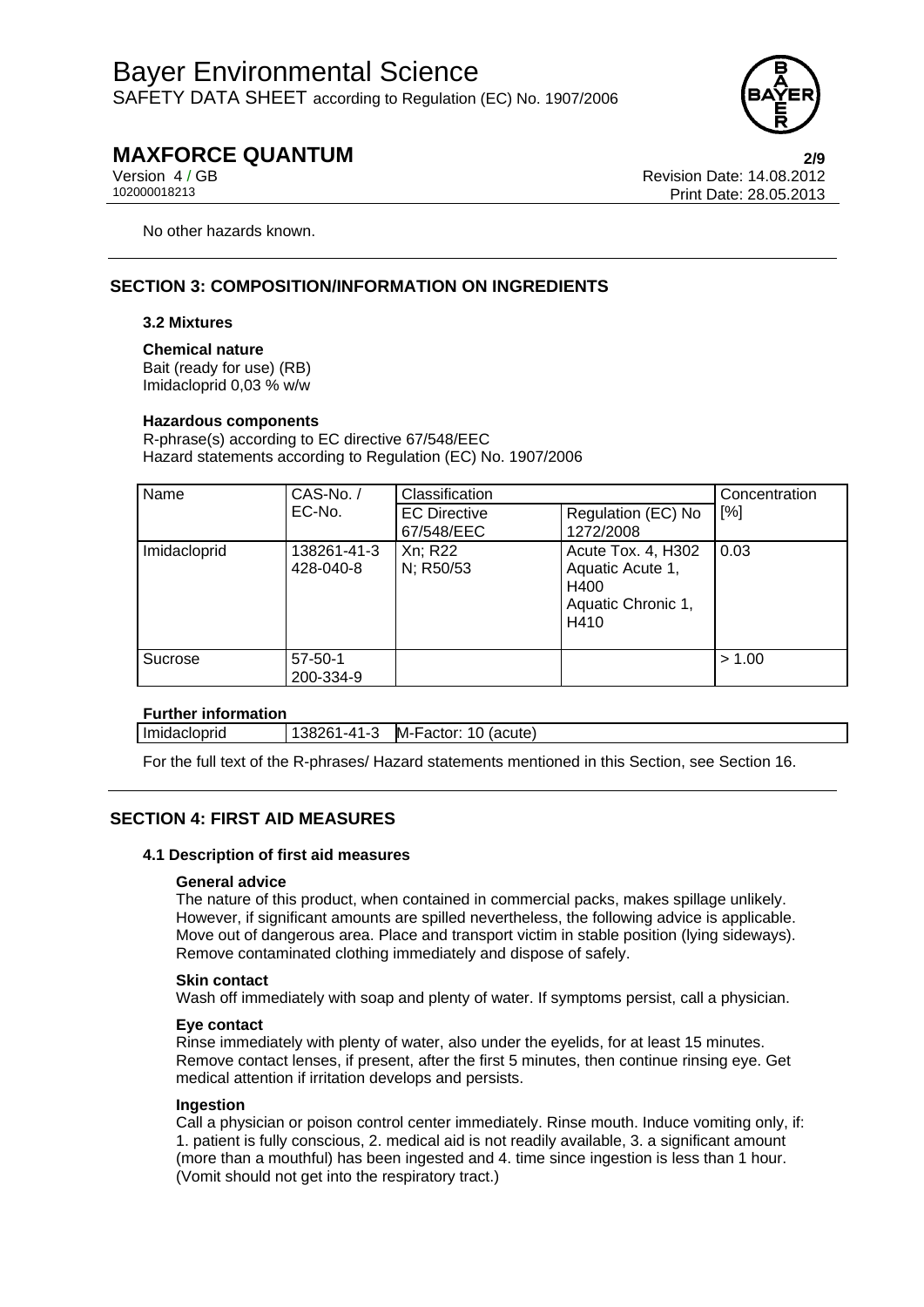

## **MAXFORCE QUANTUM 3/9**

Version 4 / GB<br>102000018213<br>Print Date: 28.05.2013 Print Date: 28.05.2013

**4.2 Most important symptoms and effects, both acute and delayed**  No symptoms known or expected.

## **4.3 Indication of any immediate medical attention and special treatment needed**

## **Treatment**

Treat symptomatically. Monitor: respiratory and cardiac functions. In case of ingestion gastric lavage should be considered in cases of significant ingestions only within the first 2 hours. However, the application of activated charcoal and sodium sulphate is always advisable. There is no specific antidote.

## **SECTION 5: FIREFIGHTING MEASURES**

## **5.1 Extinguishing media**

## **Suitable extinguishing media**

Use water spray, alcohol-resistant foam, dry chemical or carbon dioxide.

## **Unsuitable extinguishing media**

High volume water jet

## **5.2 Special hazards arising from the substance or mixture**

In the event of fire the following may be released: Carbon monoxide (CO)

## **5.3 Advice for firefighters**

**Special protective equipment for fire-fighters**  In the event of fire and/or explosion do not breathe fumes. In the event of fire, wear self-contained breathing apparatus.

## **Further information**

Contain the spread of the fire-fighting media. Do not allow run-off from fire fighting to enter drains or water courses.

## **SECTION 6: ACCIDENTAL RELEASE MEASURES**

## **6.1 Personal precautions, protective equipment and emergency procedures**

Avoid contact with spilled product or contaminated surfaces. Use personal protective equipment.

## **6.2 Environmental precautions**

Do not allow to get into surface water, drains and ground water. If spillage enters drains leading to sewage works inform local water company immediately. If spillage enters rivers or watercourses, inform the Environment Agency (emergency telephone number 0800 807060).

## **6.3 Methods and materials for containment and cleaning up**

## **Methods for cleaning up**

The nature of this product, when contained in commercial packs, makes spillage unlikely. However, if significant amounts are spilled nevertheless, the following advice is applicable. Soak up with inert absorbent material (e.g. sand, silica gel, acid binder, universal binder,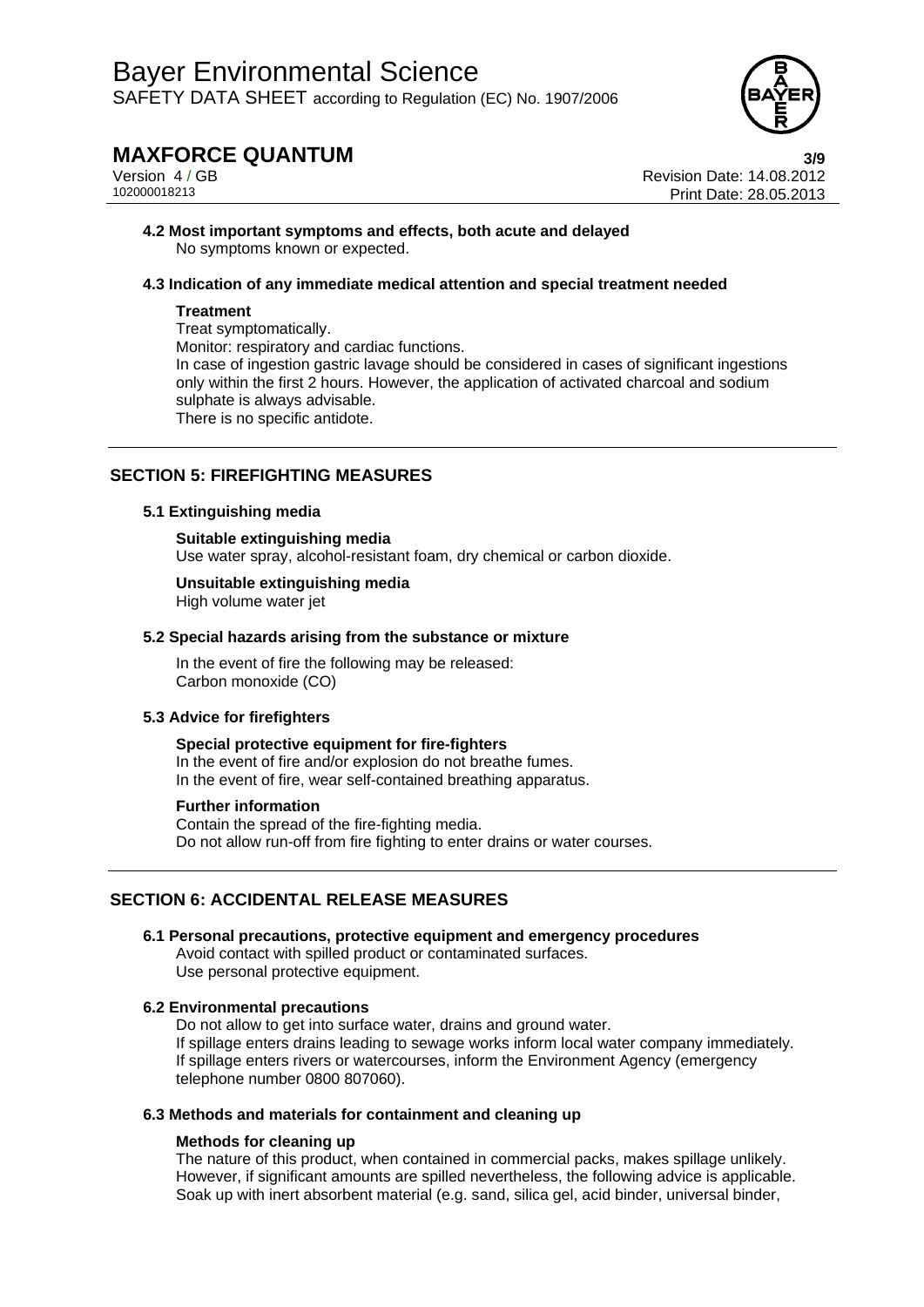

# **MAXFORCE QUANTUM 4/9**

Version 4 / GB Revision Date: 14.08.2012 Print Date: 28.05.2013

sawdust).

Clean contaminated floors and objects thoroughly, observing environmental regulations. Keep in suitable, closed containers for disposal.

## **6.4 Reference to other sections**

Information regarding safe handling, see section 7. Information regarding personal protective equipment, see section 8. Information regarding waste disposal, see section 13.

## **SECTION 7: HANDLING AND STORAGE**

## **7.1 Precautions for safe handling**

## **Advice on safe handling**

No specific precautions required when handling unopened packs/containers; follow relevant manual handling advice. Ensure adequate ventilation.

## **Hygiene measures**

Avoid contact with skin, eyes and clothing. Keep working clothes separately. Wash hands before breaks and immediately after handling the product. Remove soiled clothing immediately and clean thoroughly before using again. Garments that cannot be cleaned must be destroyed (burnt).

## **7.2 Conditions for safe storage, including any incompatibilities**

## **Requirements for storage areas and containers**

Keep containers tightly closed in a dry, cool and well-ventilated place. Store in original container. Store in a place accessible by authorized persons only. Protect from frost. Keep away from direct sunlight.

## **Advice on common storage**

Keep away from food, drink and animal feedingstuffs.

## **Suitable materials**

Polypropylene Polyethylene film within an outer package HDPE (high density polyethylene)

## **7.3 Specific end uses**

Refer to the label and/or leaflet.

## **SECTION 8: EXPOSURE CONTROLS/PERSONAL PROTECTION**

## **8.1 Control parameters**

| Components   | CAS-No.       | Control parameters            | <b>J</b> pdate | <b>Basis</b> |
|--------------|---------------|-------------------------------|----------------|--------------|
| Imidacloprid | 138261-41-3   | $0.7 \text{ mg/m}$ 3<br>(TWA) |                | OES BCS*     |
| Sucrose      | $57 - 50 - 1$ | $20 \text{ mg/m}$ 3<br>(STEL) | 12 2011        | EH40 WEL     |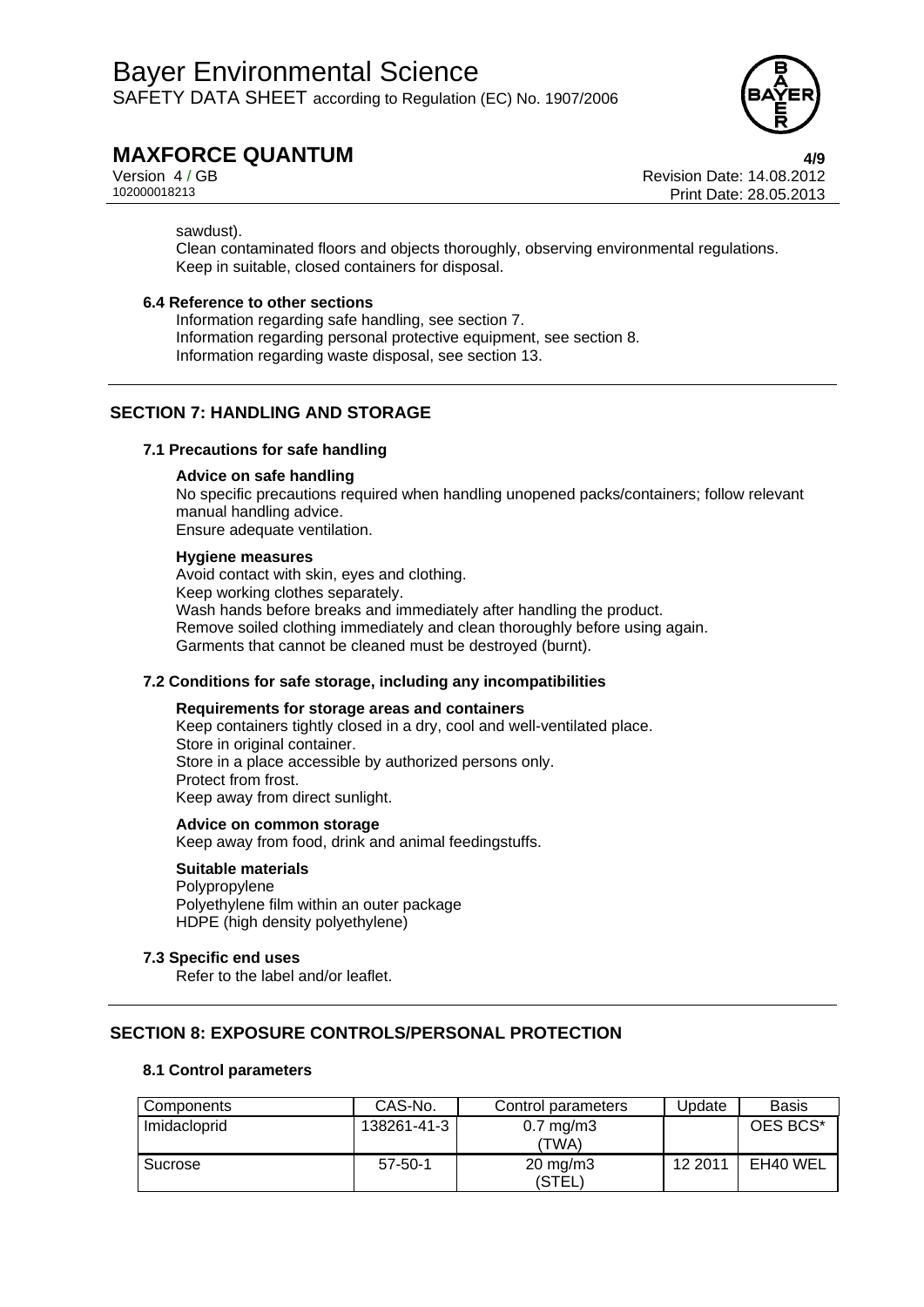

# **MAXFORCE QUANTUM** 5/9<br>Version 4/GB Version 4/GB

| Sucrose                   | -50-<br>ບ ເ      | 10 $mg/m3$<br>TWA,                     | WEL<br>10.0011<br>EH40<br>. .<br><u>_</u><br>∼ |
|---------------------------|------------------|----------------------------------------|------------------------------------------------|
| $\cdots$<br>. .<br>$\sim$ | $\sim$<br>$\sim$ | .<br>$\sim$<br>$\cdot$ $-$<br>$\sim$ . |                                                |

\*OES BCS: Internal Bayer CropScience "Occupational Exposure Standard"

## **8.2 Exposure controls**

**Refer to COSHH assessment (Control of Substances Hazardous to Health (Amendment) Regulations 2004). Engineering controls should be used in preference to personal protective equipment wherever practicable. Refer also to COSHH Essentials.** 

## **Personal protective equipment**

In normal use and handling conditions please refer to the label and/or leaflet. In all other cases the following recommendations would apply.

| Respiratory protection   | No personal respiratory protective equipment normally required.<br>Respiratory protection should only be used to control residual risk of<br>short duration activities, when all reasonably practicable steps have<br>been taken to reduce exposure at source e.g. containment and/or<br>local extract ventilation. Always follow respirator manufacturer's<br>instructions regarding wearing and maintenance. |
|--------------------------|----------------------------------------------------------------------------------------------------------------------------------------------------------------------------------------------------------------------------------------------------------------------------------------------------------------------------------------------------------------------------------------------------------------|
| Hand protection          | Wear CE Marked (or equivalent) nitrile rubber gloves (minimum<br>thickness 0,40 mm). Wash when contaminated. Dispose of when<br>contaminated inside, when perforated or when contamination<br>outside cannot be removed. Wash hands always before eating,<br>drinking, smoking or using the toilet.                                                                                                            |
| Eye protection           | Wear goggles conforming to EN166 (Field of Use 5 or equivalent).                                                                                                                                                                                                                                                                                                                                               |
| Skin and body protection | Wear standard coverall and type 6 suit.<br>Wear two layers of clothing wherever possible. Polyester/cotton or<br>cotton overalls should be worn under chemical protection suit and<br>should be professionally laundered frequently.                                                                                                                                                                           |

## **SECTION 9: PHYSICAL AND CHEMICAL PROPERTIES**

## **9.1 Information on basic physical and chemical properties**

| Form                     | highly viscous, gel                                               |
|--------------------------|-------------------------------------------------------------------|
| Colour                   | colourless to light yellow                                        |
| Odour                    | weak, characteristic                                              |
| pH                       | 4.0 - 6.0 at 10 % (23 °C) (deionized water)                       |
| Flash point              | No flash point - Determination conducted up to the boiling point. |
| Autoignition temperature | 380 °C                                                            |
| Density                  | ca. 1.43 $g/cm3$ at 20 °C                                         |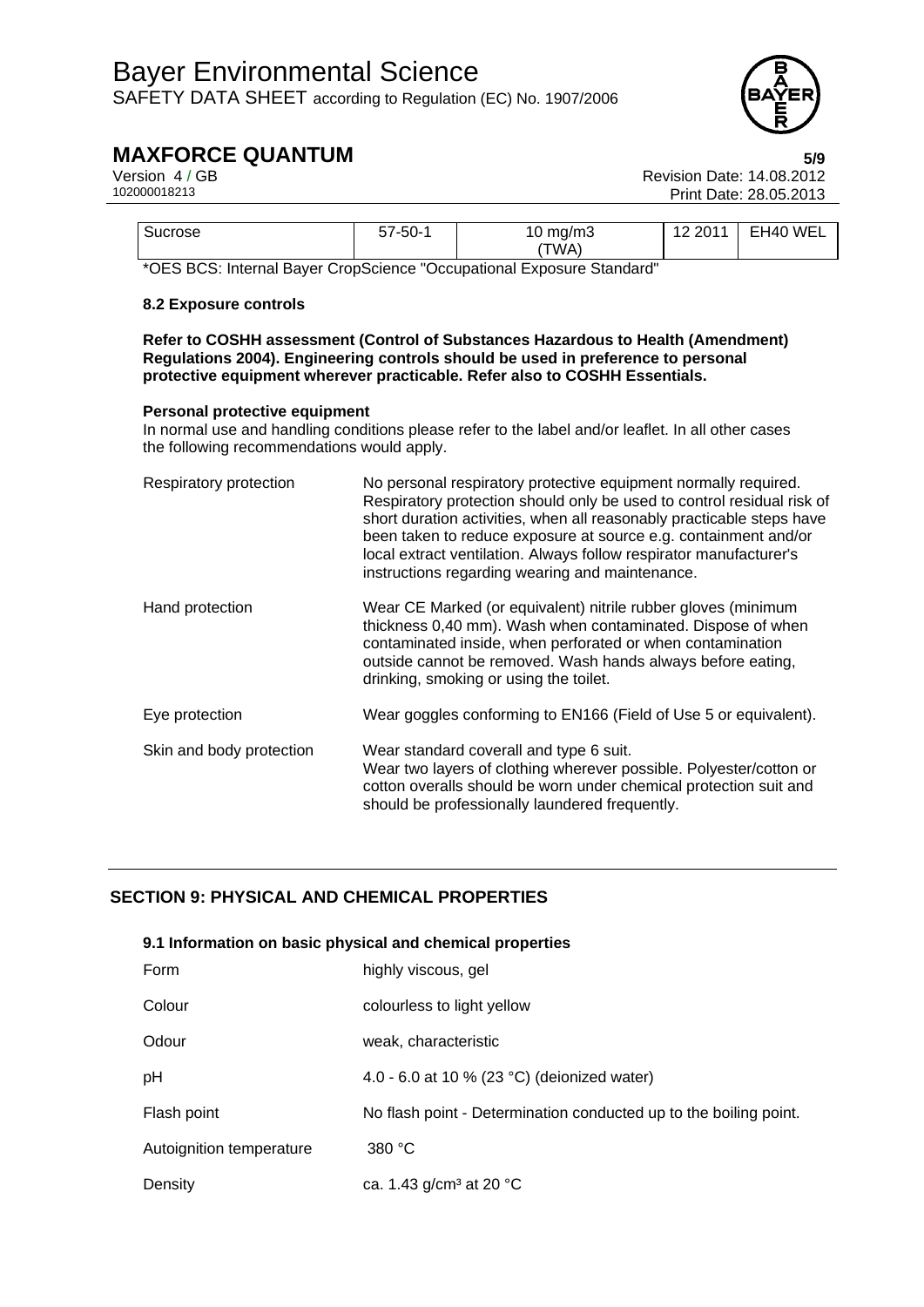

# **MAXFORCE QUANTUM** 6/9<br>Version 4/GB Version 4/GB

Version 4 / GB Revision Date: 14.08.2012 Print Date: 28.05.2013

| Viscosity, dynamic   | $>= 5,400$ mPa.s at 20 °C<br>Velocity gradient 80 /s |
|----------------------|------------------------------------------------------|
| Oxidizing properties | No oxidizing properties                              |
| Explosivity          | Not explosive                                        |

## **9.2 Other information**

Further safety related physical-chemical data are not known.

## **SECTION 10: STABILITY AND REACTIVITY**

## **10.1 Reactivity**

**Thermal decomposition**  210 °C Exothermic decomposition. The value mentioned relates to the active ingredient.

## **10.2 Chemical stability**

Stable under recommended storage conditions.

## **10.3 Possibility of hazardous reactions**  No dangerous reaction known under conditions of normal use.

## **10.4 Conditions to avoid**  Extremes of temperature and direct sunlight.

**10.5 Incompatible materials** 

Store only in the original container.

## **10.6 Hazardous decomposition products**

No decomposition products expected under normal conditions of use.

## **SECTION 11: TOXICOLOGICAL INFORMATION**

## **11.1 Information on toxicological effects**

| Acute oral toxicity       | $ATE$ (rat) $> 5,000$ mg/kg<br>$ATE - acute$ toxicity estimate<br>Calculation method |
|---------------------------|--------------------------------------------------------------------------------------|
| Acute inhalation toxicity | During intended and foreseen applications, no respirable aerosol is<br>formed.       |
| Acute dermal toxicity     | ATE (rat) $> 5,000$ mg/kg<br>$ATE - acute$ toxicity estimate<br>Calculation method   |
| Skin irritation           | No skin irritation (rabbit)<br>Test conducted with a similar formulation.            |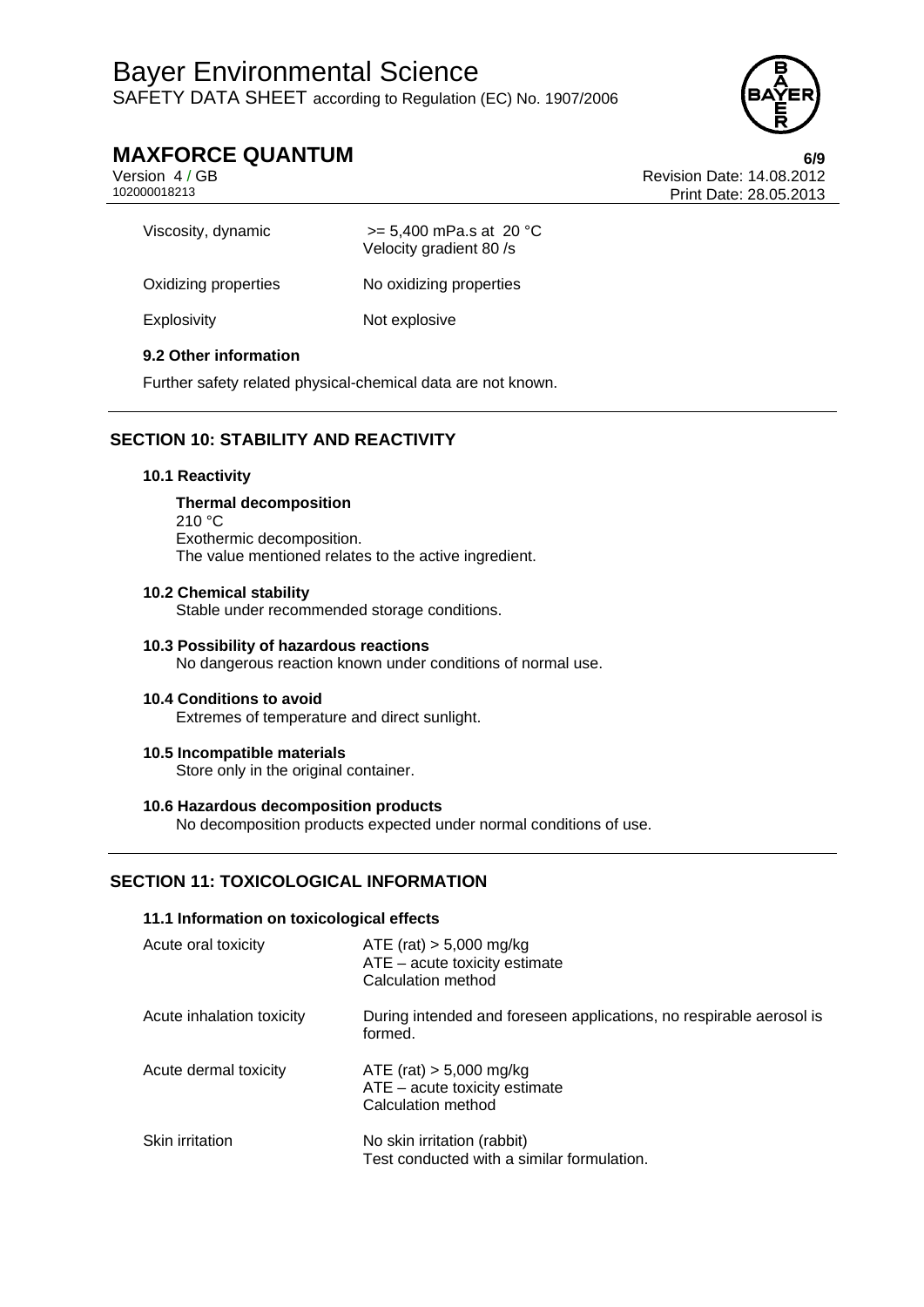

# **MAXFORCE QUANTUM**<br>Version 4/GB<br>Revision Date: 14.08.2012

Version 4 / GB<br>102000018213<br>Print Date: 28 05 2013 Print Date: 28.05.2013

| Eye irritation                                                                                                                                                                                                                                                          | No eye irritation (rabbit)<br>Test conducted with a similar formulation.                                                                                          |
|-------------------------------------------------------------------------------------------------------------------------------------------------------------------------------------------------------------------------------------------------------------------------|-------------------------------------------------------------------------------------------------------------------------------------------------------------------|
| Sensitisation                                                                                                                                                                                                                                                           | Non-sensitizing. (guinea pig)<br>OECD Test Guideline 406, Magnusson & Kligman test<br>Test conducted with a similar formulation.                                  |
| Assessment repeated dose toxicity                                                                                                                                                                                                                                       | Imidacloprid did not cause specific target organ toxicity in experimental animal studies.                                                                         |
| <b>Assessment Mutagenicity</b><br>battery of in vitro and in vivo tests.                                                                                                                                                                                                | Imidacloprid was not mutagenic or genotoxic based on the overall weight of evidence in a                                                                          |
| <b>Assessment Carcinogenicity</b>                                                                                                                                                                                                                                       | Imidacloprid was not carcinogenic in lifetime feeding studies in rats and mice.                                                                                   |
| <b>Assessment Toxicity to Reproduction</b><br>Imidacloprid caused reproduction toxicity in a two-generation study in rats only at dose<br>levels also toxic to the parent animals. The reproduction toxicity seen with Imidacloprid is<br>related to parental toxicity. |                                                                                                                                                                   |
| Assessment developmental toxicity                                                                                                                                                                                                                                       | Imidacloprid caused developmental toxicity only at doses toxic to the dams. The<br>developmental effects seen with Imidacloprid are related to maternal toxicity. |

## **SECTION 12: ECOLOGICAL INFORMATION**

| <b>12.1 Toxicity</b>       |                                                                                  |
|----------------------------|----------------------------------------------------------------------------------|
| Toxicity to fish           | LC50 (Rainbow trout (Oncorhynchus mykiss)) 211 mg/l<br>Exposure time: 96 h       |
|                            | The value mentioned relates to the active ingredient imidacloprid.               |
| Toxicity to aquatic        | EC50 (Water flea (Daphnia magna)) 85 mg/l                                        |
| invertebrates              | Exposure time: 48 h                                                              |
|                            | The value mentioned relates to the active ingredient imidacloprid.               |
|                            | LC50 (Chironomus riparius (non-biting midge)) 0.0552 mg/l<br>Exposure time: 24 h |
|                            | The value mentioned relates to the active ingredient imidacloprid.               |
| Toxicity to aquatic plants | EC50 (Desmodesmus subspicatus) > 10 mg/l                                         |
|                            | Growth rate; Exposure time: 72 h                                                 |
|                            | The value mentioned relates to the active ingredient imidacloprid.               |

# **12.2 Persistence and degradability**

Not applicable for this mixture.

**12.3 Bioaccumulative potential**  Not applicable for this mixture.

## **12.4 Mobility in soil**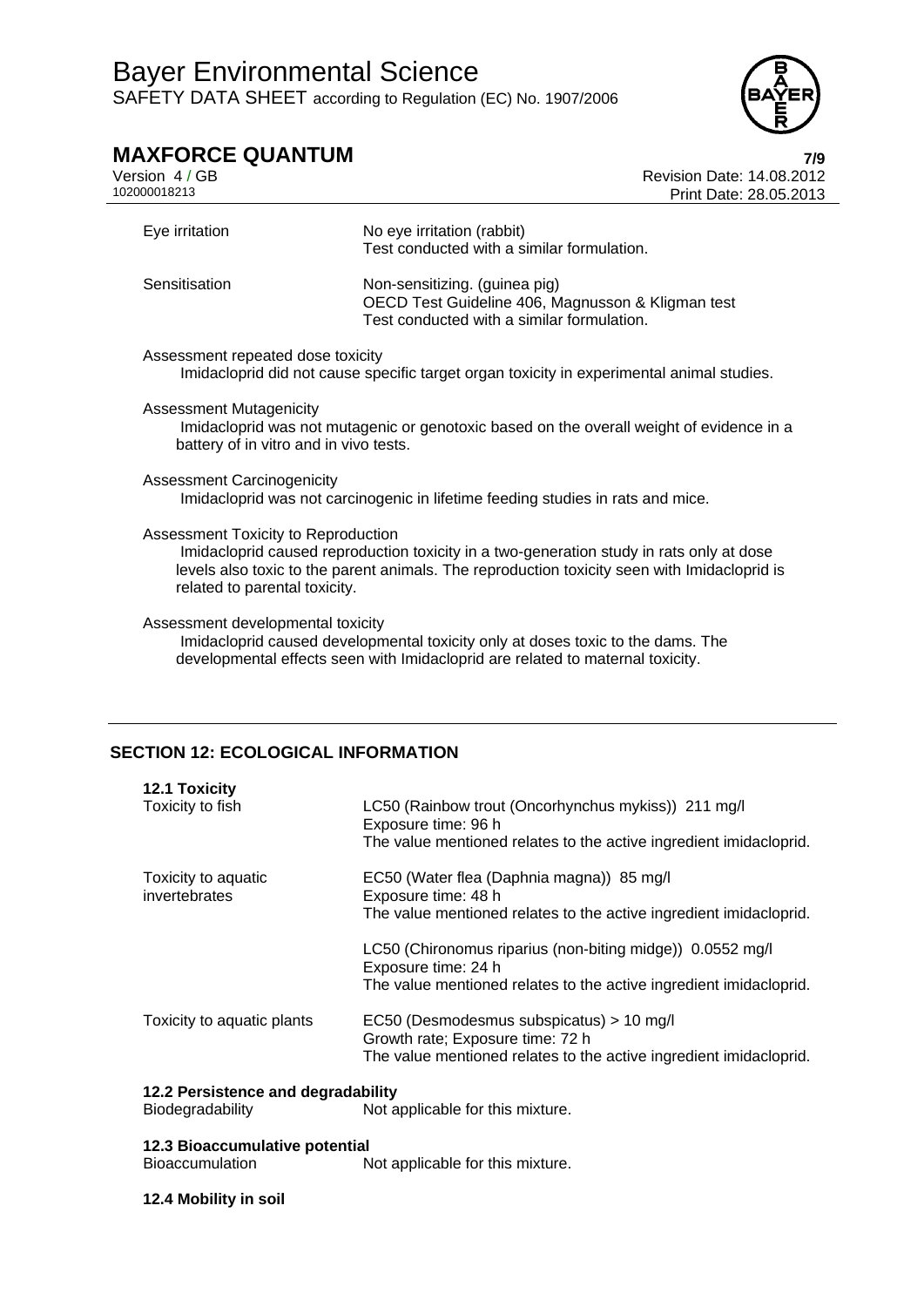

# **MAXFORCE QUANTUM 8/9**

Version 4 / GB Revision Date: 14.08.2012 Print Date: 28.05.2013

Mobility in soil Mot applicable for this mixture.

**12.5 Results of PBT and vPvB assessment** 

Not relevant as no chemical safety report is necessary.

## **12.6 Other adverse effects**

Additional ecological information No other effects to be mentioned.

## **SECTION 13: DISPOSAL CONSIDERATIONS**

## **13.1 Waste treatment methods**

## **Product**

In accordance with current regulations and, if necessary, after consultation with the site operator and/or with the responsible authority, the product may be taken to a waste disposal site or incineration plant.

Advice may be obtained from the local waste regulation authority (part of the Environment Agency in the UK).

## **Contaminated packaging**

Empty remaining contents. Do not use containers for other products. Rinsed packaging may be acceptable for landfill, otherwise incineration will be required in accordance with local regulations. Not completely emptied packagings should be disposed of as hazardous waste.

## **Waste key for the unused product**

020108 agrochemical waste containing dangerous substances

## **SECTION 14: TRANSPORT INFORMATION**

## **According to ADN/ADR/UK 'Carriage' Regulations/RID/IMDG/IATA not classified as dangerous goods.**

This classification is in principle not valid for carriage by tank vessel on inland waterways. Please refer to the manufacturer for further information.

**14.1 – 14.5** Not applicable.

## **14.6 Special precautions for user**

See sections 6 to 8 of this Safety Data Sheet.

**14.7 Transport in bulk according to Annex II of MARPOL 73/78 and the IBC Code**  No transport in bulk according to the IBC Code.

## **SECTION 15: REGULATORY INFORMATION**

**15.1 Safety, health and environmental regulations/legislation specific for the substance or mixture**